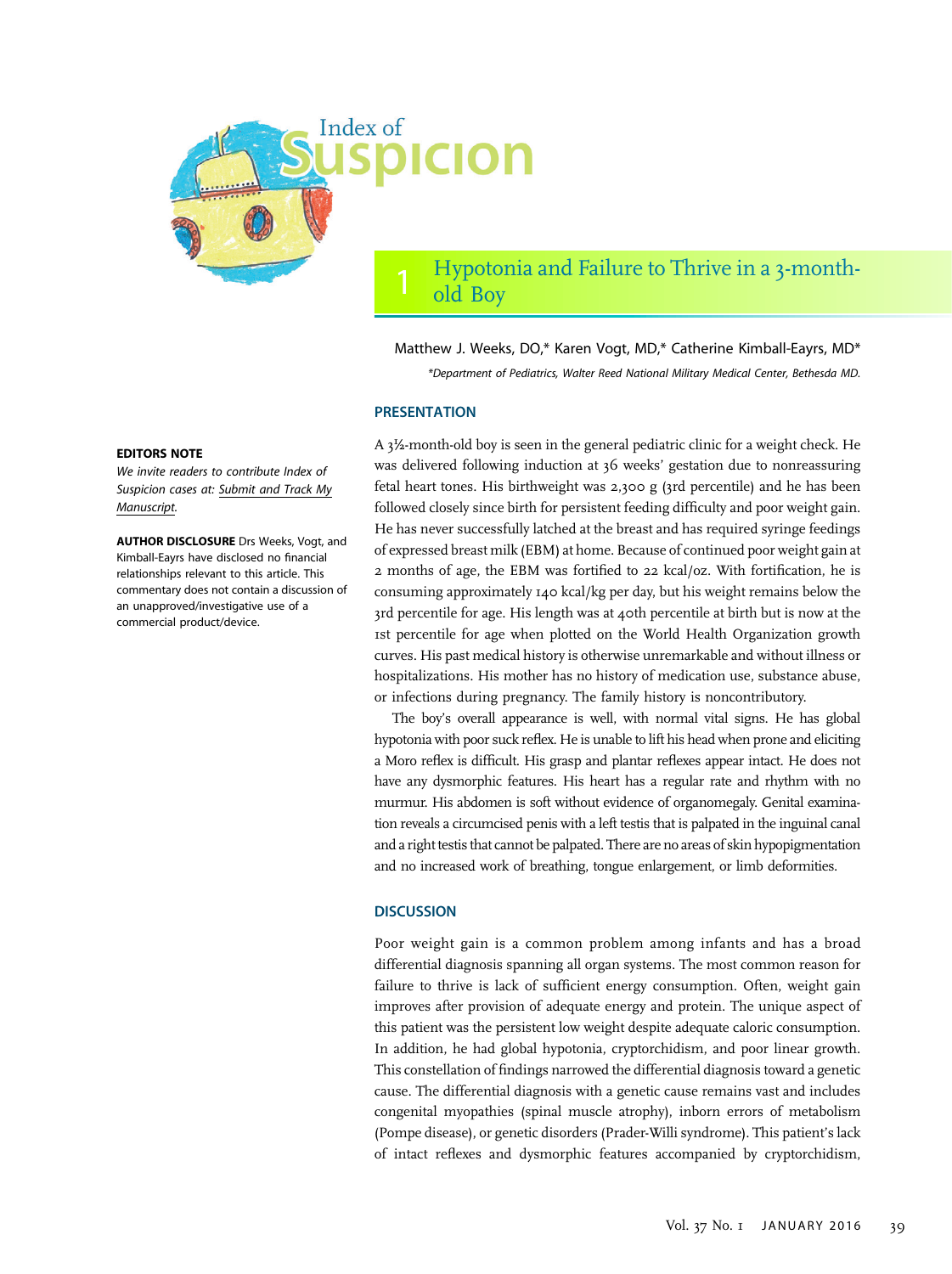hypotonia, and failure to thrive made Prader-Willi syndrome (PWS) the most likely cause.

#### **Diagnosis**

A consultant from the genetics division recommended obtaining molecular testing for PWS. Although PWS has clinical diagnostic criteria, definitive genetic testing with molecular testing can confirm the diagnosis. The first-line genetic test for PWS is a DNA methylation analysis, which detects abnormal methylation within the critical region for PWS on 15q11.2-13. The test yields positive results in 99% of cases of PWS. Beyond confirming the diagnosis, further genetic testing is required to determine the genetic subtype: paternal deletion of 15q11.2-13 in 70% of patients, maternal uniparental disomy of chromosome 15 in 25%, and an imprinting defect in 5%. Knowledge of the genetic subtype is important for genetic counseling. This patient had positive methylation study results diagnostic for PWS, and subsequent florescence in situ hybridization documented a deletion of 15q11.2-13.

### **Condition**

PWS is caused by the absent expression of genes in the paternally inherited 15q11-13 region of chromosome 15. It is the most common form of syndromic obesity.

Reduced fetal activity, polyhydramnios, and breech orientation are common prenatally. During infancy, hypotonia leading to feeding difficulty and failure to thrive are common. Hyperphagia manifests between 2 and 6 years of age. With time, hyperphagia becomes significant, with some patients eating garbage, consuming frozen foods, and stealing or hoarding food. Most patients have short stature and fail to have a pubertal growth spurt. Hypogonadism with cryptorchidism is noted in nearly all males. Development of secondary sexual characteristics is usually absent or delayed. Menarche is often delayed in girls.

Delayed developmental milestones become evident during the transition into early childhood. Affected children usually have a mild-to-moderate degree of cognitive impairment, with an average intelligence quotient of 70. Behavior issues and learning difficulties are typical. Younger children often have temper tantrums and display stubbornness and obsessive-compulsive type of behavior. Other issues, such as scoliosis (up to 80% of patients) and epilepsy (up to 25% of patients) become common as patients get older.

#### Management

Earlier diagnosis allows for anticipatory guidance and earlier access to care, which can substantially improve long-term health and developmental outcomes. The management of PWS is multidisciplinary, supportive, and aimed at associated comorbidities. The patient should be referred to "Early Intervention" for physical therapy, occupational therapy, and speech/feeding therapy. Management of feeding issues persists throughout life. During infancy, formal oromotor evaluation by a speech pathologist may be necessary, as might a swallow study. Assisted feeding is universally required and may include special nipples and nursing systems, fortification, thickening of feedings, or temporary nasogastric feeding. In older children, when hyperphagia dominates, strict food and caloric limitation is the focus of management. Access to food must be limited, with food often needing to be locked up because of the strong food-seeking drive in older children and adolescents. Currently there are no recommendations for pharmacotherapy or surgical intervention for weight loss or management for patients with PWS.

The patient should be referred to an endocrinologist soon after diagnosis. Many manifestations of PWS are believed to be due to hypothalamic and pituitary dysfunction. Growth hormone deficiency is considered to be universal. Growth hormone therapy has been approved by the U.S. Food and Drug Administration and is used routinely for PWS. Although growth hormone improves the short stature, its primary benefits are on muscle tone, motor function, and body composition. Due to concerns about the effect of growth hormone on sleep-disordered breathing, routine sleep studies are recommended. Obesity-related issues, such as type 2 diabetes, sleep apnea, and dyslipidemia, are prominent, as are hypogonadism and osteoporosis. Thyroid axis dysfunction can be seen in infants and young children with PWS, with total or free thyroxine values being low for age. Thyroid evaluation is appropriate during infancy, given the role of thyroid hormone on neurologic development.

Children should be referred to developmental pediatricians to ensure access to appropriate developmental resources and to address behavior issues.

The diagnosis of PWS can be stressful and sometimes devastating for the parents. Support services and resources for families and providers can be found through the Prader-Willi Syndrome Association USA ([www.pwsausa.org](http://www.pwsausa.org)), the Foundation for Prader-Willi Research ([www.fpwr.org](http://www.fpwr.org)), and the International Prader-Willi Syndrome Organization [\(www.](http://www.ipwso.org) [ipwso.org\)](http://www.ipwso.org).

#### Lessons for the Clinician

• During infancy, Prader-Willi syndrome (PWS) presents with failure to thrive and hypotonia, even though hyperphagia is the dominant feature later in life. Clinicians